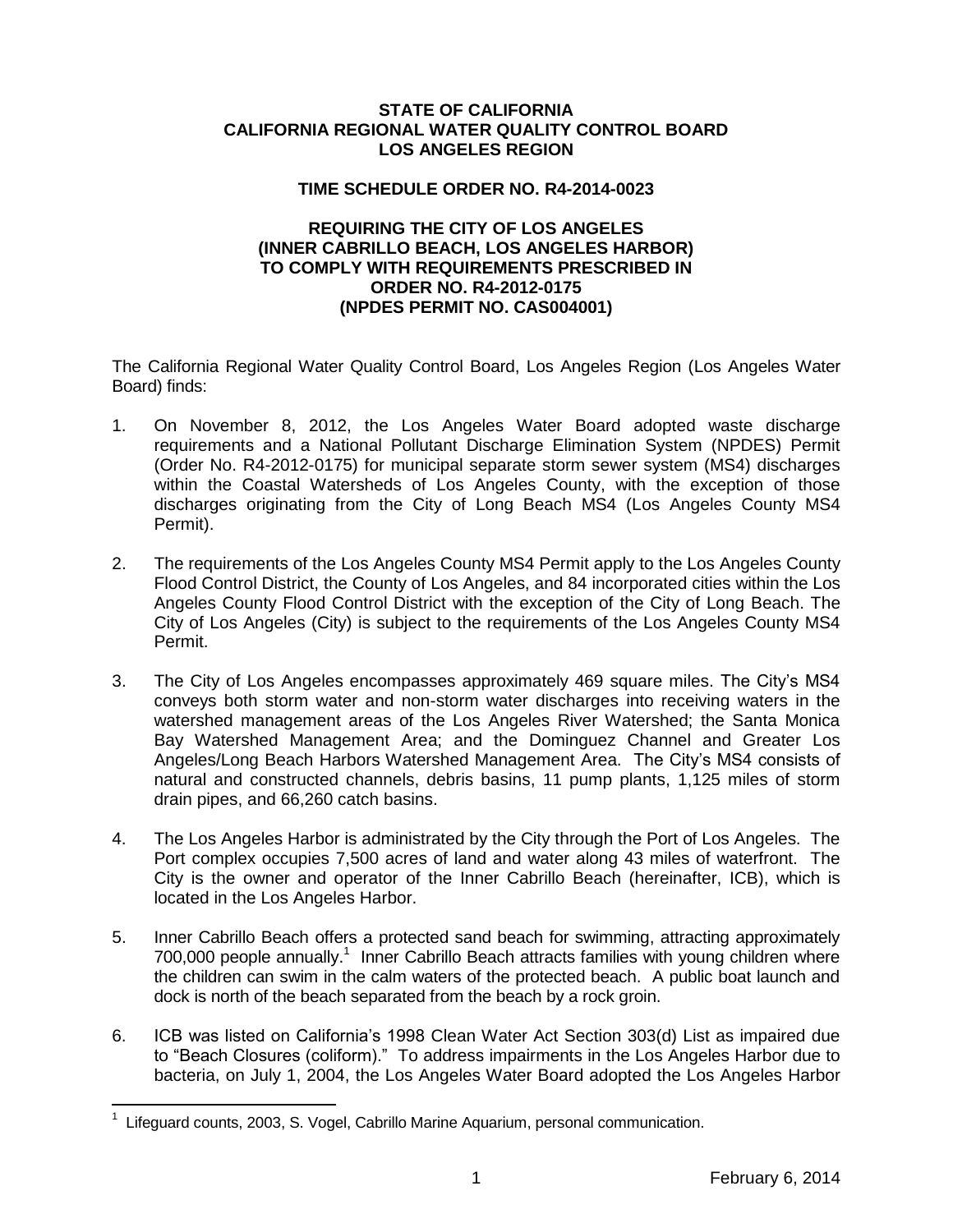Bacteria Total Maximum Daily Load (TMDL). The TMDL required point source dischargers, including the City's MS4 discharges, to comply with waste load allocation (WLAs) for bacteria by March 10, 2010.

- 7. The Los Angeles County MS4 Permit includes new water quality-based effluent limitations and corresponding receiving water limitations for bacteria to implement the WLAs established in the TMDL.
- 8. Attachment N of the Los Angeles County MS4 Permit requires the City to comply with the following final water quality-based effluent limitations for MS4 discharges to Inner Cabrillo Beach, as of the effective date of the Permit:

| <b>Constituent</b> | <b>Effluent Limitations (MPN or cfu)</b> |                       |  |
|--------------------|------------------------------------------|-----------------------|--|
|                    | <b>Daily Maximum</b>                     | <b>Geometric Mean</b> |  |
| Total coliform*    | 10,000/100 mL                            | 1,000/100 mL          |  |
| Fecal coliform     | 400/100 mL                               | 200/100 mL            |  |
| Enterococcus       | 104/100 mL                               | 35/100 mL             |  |

Total coliform density shall not exceed a daily maximum of 1,000/100 mL, if the ratio of fecal-to-total coliform exceeds 0.1.

9. Attachment N of the Los Angeles County MS4 Permit requires the City to comply with the following final single sample bacteria receiving water limitations for MS4 discharges to Inner Cabrillo Beach, as of the effective date of the Permit:

| <b>Time Period</b>                             | <b>Receiving Water</b>  | <b>Compliance</b><br><b>Monitoring</b><br><b>Location</b> | <b>Annual Allowable</b><br><b>Exceedance Days of the</b><br><b>Single Sample Objective</b><br>(days) |                           |
|------------------------------------------------|-------------------------|-----------------------------------------------------------|------------------------------------------------------------------------------------------------------|---------------------------|
|                                                |                         |                                                           | <b>Daily</b><br>sampling                                                                             | <b>Weekly</b><br>sampling |
| Summer Dry-Weather<br>(April 1 to October 31)  | Inner Cabrillo<br>Beach | CB 01                                                     | 0                                                                                                    | 0                         |
| Winter Dry-Weather<br>(November 1 to March 31) | Inner Cabrillo<br>Beach | <b>CB01</b>                                               | 0                                                                                                    | 0                         |
| Wet Weather <sup>2</sup><br>(Year-round)       | Inner Cabrillo<br>Beach | <b>CB01</b>                                               | 0                                                                                                    | 0                         |

10. Attachment N of the Los Angeles County MS4 Permit requires the City to comply with the following geometric mean receiving water limitations for MS4 discharges to Inner Cabrillo Beach, as of the effective date of the Permit:

 $\overline{a}$  $2\,$  Wet weather is defined as days with 0.1 inch of rain or greater and the three days following the rain event.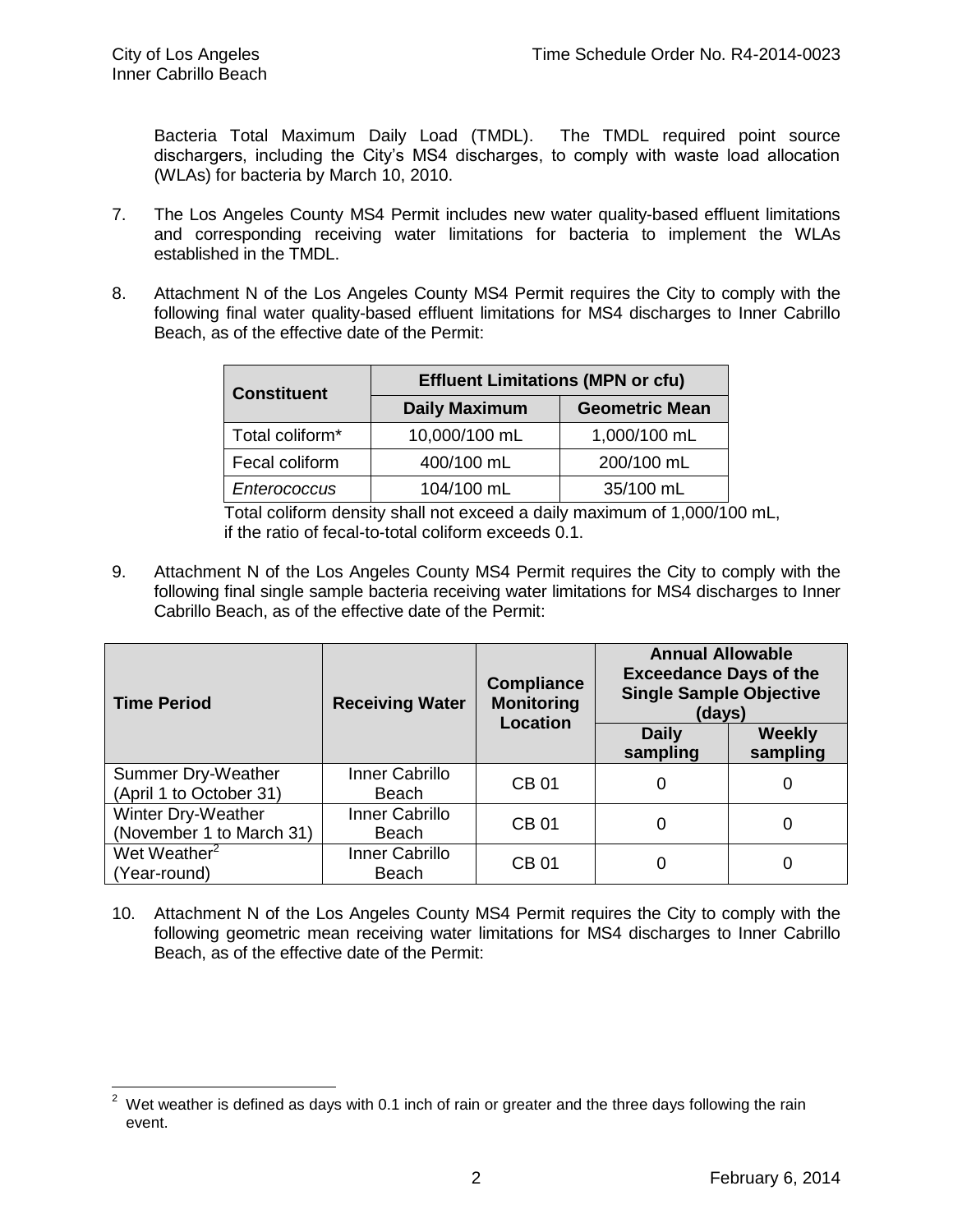| <b>Constituent</b> | <b>Geometric Mean</b> |
|--------------------|-----------------------|
| Total coliform     | 1,000 MPN/100 mL      |
| Fecal coliform     | 200 MPN/100 mL        |
| Enterococcus       | 35 MPN/100 mL         |

- 11. Pursuant to Part VI.E.4. of the Los Angeles County MS4 Permit, permittees that believe additional time is necessary to comply with the water-quality based effluent limitations and/or receiving water limitations for State adopted TMDLs where the final compliance deadlines have passed may request a time schedule order (TSO) pursuant to California Water Code section 13300 for the Board's consideration.
- 12. On December 24, 2012, the City submitted a letter to the Los Angeles Water Board requesting a TSO for its MS4 discharges to ICB pursuant to California Water Code section 13300 to provide time for the City to comply with the new bacteria water quality-based effluent limitations and corresponding receiving water limitations. The City explained that it has made efforts to comply with the new water quality-based effluent limitations and corresponding receiving water limitations for bacteria contained in the Los Angeles County MS4 Permit. Despite these efforts, the ICB boat launch ramp (Station CB01) continues to have exceedances of indicator bacteria at frequencies above that allowed in the Los Angeles County MS4 Permit.
- 13. The City provided the Los Angeles Water Board with the following data summary for ICB Station CB01 of indicator bacteria sampling results based on samples conducted five days per week for the most recent six-year period from 2007 to 2012.

| Year |               | <b>Single samples</b><br><b>Summer dry</b><br>Weather |               | <b>Single samples</b><br>Winter dry<br>Weather |               | <b>Geometric mean</b><br><b>Year round</b> |
|------|---------------|-------------------------------------------------------|---------------|------------------------------------------------|---------------|--------------------------------------------|
|      | <b>Actual</b> | <b>Allowed</b>                                        | <b>Actual</b> | <b>Allowed</b>                                 | <b>Actual</b> | <b>Allowed</b>                             |
| 2007 | 15            |                                                       |               |                                                | 84            |                                            |
| 2008 | 17            |                                                       | 12            |                                                | 63            |                                            |
| 2009 | 3             | O                                                     | 10            |                                                | 31            |                                            |
| 2010 | 10            |                                                       | 17            |                                                | 63            |                                            |
| 2011 | 19            | በ                                                     | 18            |                                                | 59            |                                            |
| 2012 | 23            |                                                       | 11            |                                                | $53**$        |                                            |

Annual number of bacteria indicator exceedance days at Station CB01 (2007-2012)\*

\* Consistent wet weather sampling began in October 2010; thus far no single sample exceedances have been recorded.

\*\* Data included until December 7, 2012

- 14. The City has performed the following activities to comply with the TMDL:
	- a. Installed numerous structural and non-structural best management practices (BMPs) such as removal of an old sanitary sewer outfall line; circulation enhancement by removal of a rock groin; repairing and extending the bird exclusion structure; and educational signage.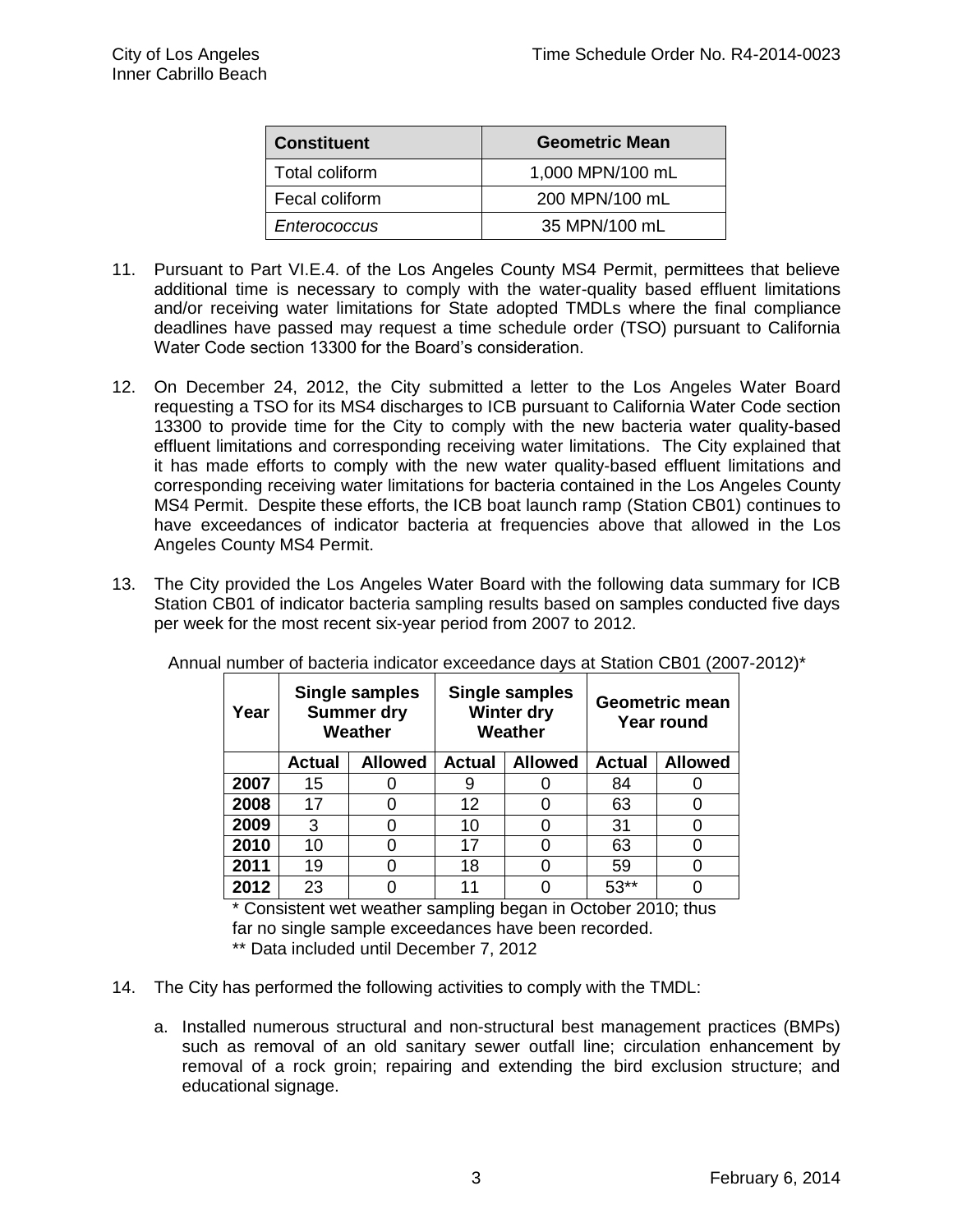- b. Completed surveys and hydrodynamic studies on storm drain and sewer lines in 2002 through 2004. Those potential problem lines were repaired, diverted, plugged or removed, including two leaking sanitary sewer lines from the bathhouse and lifeguard station. In 2004, the main storm drain line affecting the beach area was diverted to the sanitary sewer, which has the capacity to handle dry weather flow and first flush.
- c. Beach area housekeeping practices, including additional trash removal, restroom maintenance, beach sand grooming, and sidewalk and parking lot maintenance were examined and operating procedures improved in the 2004-2006 time frame.
- d. The beach sand from the high tide line inland to the sidewalk area was excavated and replaced in two phases between 2007 and 2010. In addition, the beach was recontoured to eliminate ponding that had occurred after high tides.
- 15. California Water Code section 13300 states:

"Whenever a regional board finds that a discharge of waste is taking place or threatening to take place that violates or will violate requirements prescribed by the regional board, or the state board, or that the waste collection, treatment, or disposal facilities of a discharger are approaching capacity, the board may require the discharger to submit for approval of the board, with such modifications as it may deem necessary, a detailed time schedule of specific actions the discharger shall take in order to correct or prevent a violation of requirements."

- 16. Based on monitoring data, the City's MS4 discharges to ICB is not able to consistently comply with the final water quality-based effluent limitations and corresponding final receiving water limitations for total coliform, fecal coliform, and *enterococcus* in the Los Angeles County MS4 Permit. Accordingly, pursuant to California Water Code section 13300, a discharge of waste is taking place and/or threatens to take place that violates requirements prescribed by the Los Angeles Water Board.
- 17. California Water Code section 13385, subdivisions (h) and (i), require the Los Angeles Water Board to impose mandatory minimum penalties upon dischargers that violate certain effluent limitations. Section 13385(j)(3) exempts violations of an effluent limitation from mandatory minimum penalties "where the waste discharge is in compliance with either a cease and desist order issued pursuant to Section 13301 or a time schedule order issued pursuant to Section 13300, *if all of the [specified] requirements are met*." (emphasis added).
- 18. In accordance with California Water Code section 13385(j)(3), the Los Angeles Water Board finds that: (a) the bacteria water quality-based effluent limitations applicable to the City's MS4 discharges to ICB are new limitations in the Los Angeles County MS4 Permit, (b) the City needs to implement new or modified control measures in order to comply with the bacteria limitations, and (c) the new or modified control measures cannot be designed, installed, and put into operation within 30 calendar days.
- 19. Since the time schedule for completion of the actions necessary to bring the waste discharge into compliance exceeds one year from the effective date of this TSO, this TSO includes interim requirements and the dates for their achievement. The interim requirements include both interim water quality-based effluent limitations and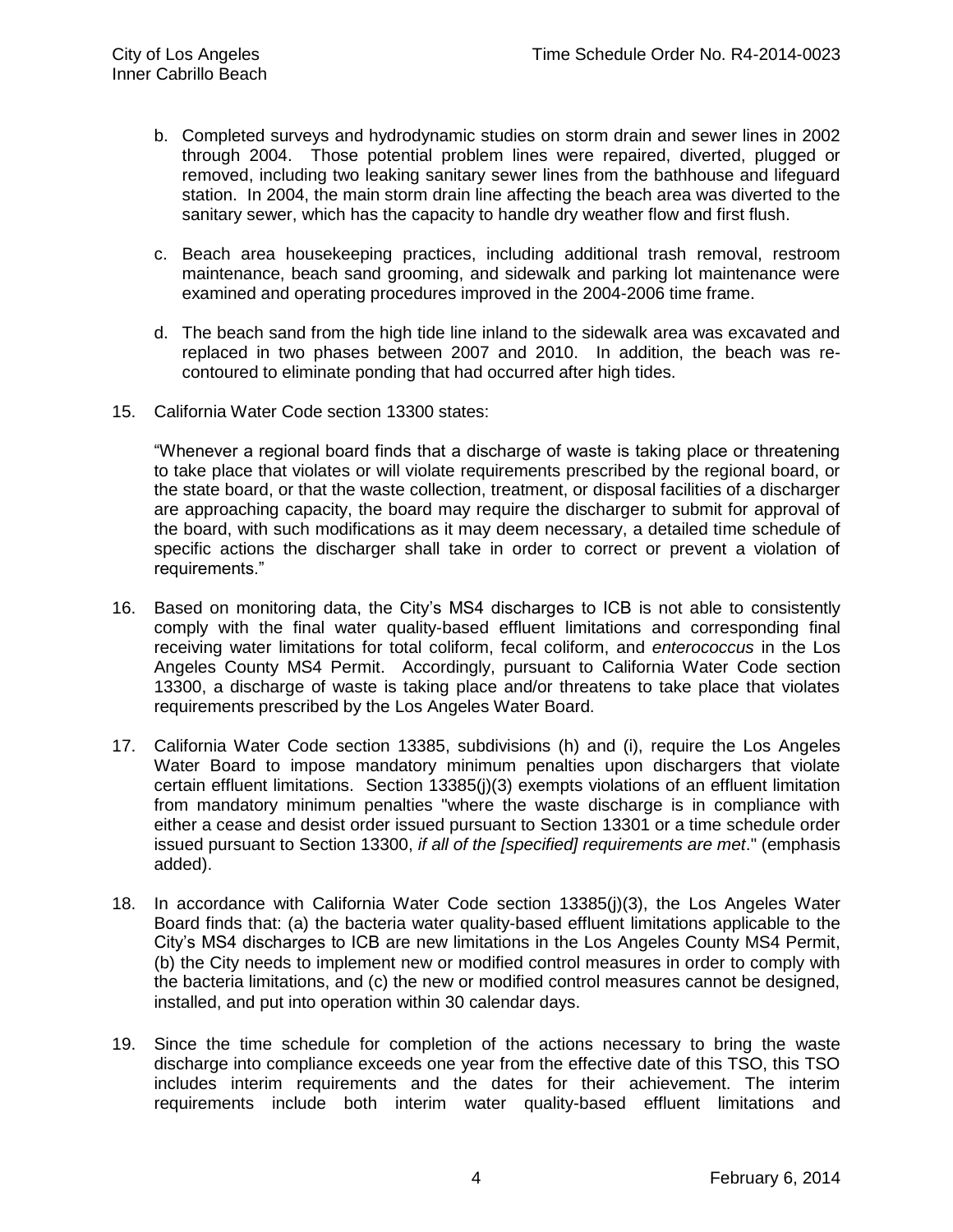corresponding interim receiving water limitations for total coliform, fecal coliform, and *enterococcus* and actions and milestones leading to compliance with the final water quality-based effluent limitation and corresponding final receiving water limitations for these pollutants. This TSO does not exceed five years.

- 20. This TSO establishes interim water quality-based effluent limitations and corresponding interim receiving water limitations for single samples of total coliform, fecal coliform, and *enterococcus* during summer and winter dry weather and for the geometric mean concentration of these indicator bacteria. This TSO also requires the City to undertake specific actions to control bacteria in its MS4 discharges to ICB to put the City on the path towards compliance with the final water quality-based effluent limitations and corresponding final receiving water limitations for total coliform, fecal coliform, and *enterococcus*. The established time schedule is as short as possible, taking into account the technological, operation, and economic factors that affect the design, development, and implementation of the control measures that are necessary to comply with the final water quality based effluent limitations and corresponding final receiving water limitations for total coliform, fecal coliform, and *enterococcus*.
- 21. This TSO does not establish interim water quality-based effluent limitations for single samples during wet-weather because there is insufficient data to establish an interim water quality-based effluent limitation at this time.
- 22. The interim water quality-based effluent limitations and interim receiving water limitations are set equal to the  $99<sup>th</sup>$  and  $95<sup>th</sup>$  percentiles of the single sample maximum and geometric mean exceedances, respectively, calculated using data from 2007 through 2012.
- 23. California Water Code section 13385(j)(3) requires the City to prepare and implement a Pollution Prevention Plan (PPP) pursuant to California Water Code section 13263.3. Therefore, a PPP will be necessary for total coliform, fecal coliform, and *enterococcus.*
- 24. A TSO is appropriate in these circumstances to allow the City the necessary time to undertake actions to reduce the amount of bacteria discharged from the City's MS4 to ICB. The temporary bacteria exceedances allowed by this TSO are in the public interest given the significant environmental benefits associated with promptly achieving compliance with the final water quality-based effluent limitations for bacteria.
- 25. Full compliance with the requirements of this TSO exempts the City from mandatory minimum penalties only for violations of the final water quality-based effluent limitations for total coliform, fecal coliform, and *enterococcus* in the Los Angeles County MS4 Permit, pursuant to California Water Code section 13385(j)(3).
- 26. As long as the City is in compliance with the applicable TMDL requirements in this TSO, it is not the Los Angeles Water Board's intention to take an enforcement action for violations of Part V.A. of the Los Angeles County MS4 Permit for the specific pollutants addressed in this TSO.
- 27. This TSO is being issued for the protection of the environment. Therefore, issuance of this TSO is exempt from the provisions of the California Environmental Quality Act (Public Resources Code section 21100 *et seq*.) in accordance with sections 15301 and 15321(a)(2) of Title 14 of the California Code of Regulations.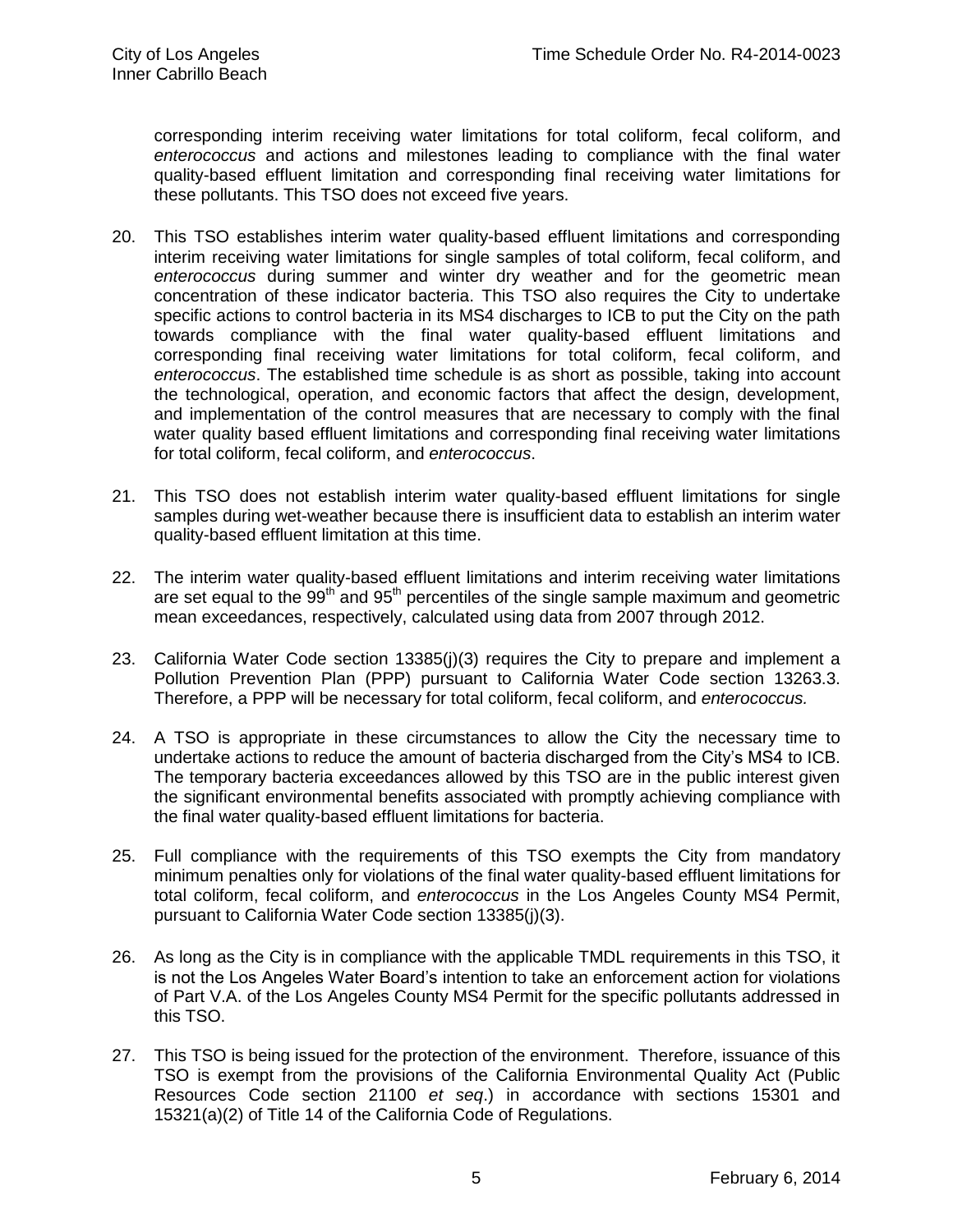- 28. The Los Angeles Water Board has notified the City and interested agencies and persons of its intent to issue this TSO concerning compliance with waste discharge requirements. The Los Angeles Water Board heard and considered all testimony pertinent to this matter in a public hearing.
- 29. Any person aggrieved by this action of the Los Angeles Board may petition the State Water Resources Control Board (State Water Board) to review the action in accordance with California Water Code section 13320 and California Code of Regulations, title 23, sections 2050 and following. The State Water Board must receive the petition by 5:00 p.m., 30 days after the date of the Los Angeles Water Board action, except that if the thirtieth day following the date action falls on a Saturday, Sunday, or state holiday, the petition must be received by the State Water Board by 5:00 p.m. on the next business day. Copies of the law and regulations applicable to filing petitions may be found on the Internet at [http://www.waterboards.ca.gov/public\\_notices/petitions/water\\_quality](http://www.waterboards.ca.gov/public_notices/petitions/water_quality) or will be provided upon request.

**IT IS HEREBY ORDERED** that, pursuant to California Water Code section 13300, the City shall comply with the requirements listed below to ensure its MS4 discharges to ICB comply with the final water quality-based effluent limitations and corresponding receiving water limitations for bacteria indicators in Order No. R4-2012-0175:

1. From February 6, 2013 to December 28, 2017, the City's MS4 discharges to ICB shall not exceed the water quality-based effluent limitations for total coliform, fecal coliform, and *enterococcus* more than the allowable number of exceedance days provided in the table below, on an annual basis (November 1-October 31):

| Compliance             | Annual Allowable Exceedance Days (days)              |                                                      |                                     |  |
|------------------------|------------------------------------------------------|------------------------------------------------------|-------------------------------------|--|
| Monitoring<br>Location | <b>Single Sample</b><br><b>Summer Dry</b><br>Weather | <b>Single Sample</b><br><b>Winter Dry</b><br>Weather | <b>Geometric Mean</b><br>Year round |  |
| <b>Station CB01</b>    | 23                                                   | 18                                                   | 79                                  |  |

2. From February 6, 2013 to December 28, 2017, the City shall comply with the following interim receiving water limitations at ICB for total coliform, fecal coliform, and *enterococcus* at Station CB01, on an annual basis (November 1-October 31):

|                                      | Annual Allowable Exceedance Days (days)              |                                                      |                                     |  |
|--------------------------------------|------------------------------------------------------|------------------------------------------------------|-------------------------------------|--|
| Compliance<br>Monitoring<br>Location | <b>Single Sample</b><br><b>Summer Dry</b><br>Weather | <b>Single Sample</b><br><b>Winter Dry</b><br>Weather | <b>Geometric Mean</b><br>Year round |  |
| <b>Station CB01</b>                  | 23                                                   | 18                                                   | 79                                  |  |

3. The City shall implement and complete watershed control measures according to the following schedule:

| Task                                                                                 | <b>Completion Date</b> |
|--------------------------------------------------------------------------------------|------------------------|
| Continue to monitor Station CB01 for indicator<br>bacteria on a 5-day per week basis | Ongoing                |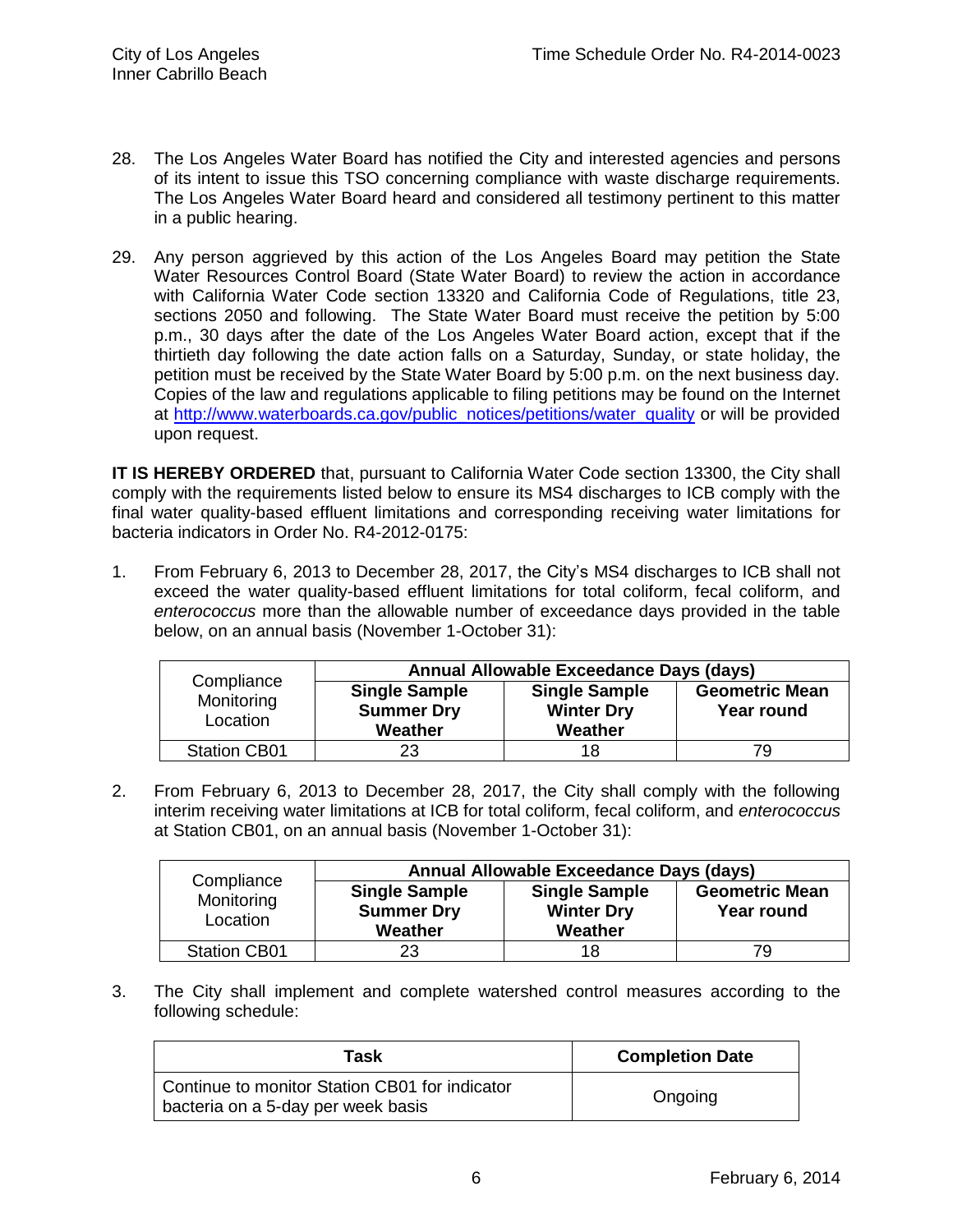| Investigate and institute additional non-structural<br>BMPs, including but not limited to, distributing<br>education materials; assess function/ drainage of<br>boat wash facility; install signage as needed; verify<br>housekeeping procedures to limit animal waste | July 31, 2014     |
|------------------------------------------------------------------------------------------------------------------------------------------------------------------------------------------------------------------------------------------------------------------------|-------------------|
| Investigate and institute simple structural BMPs,<br>including but not limited to, determining the feasibility<br>of animal excluding devices in ICB parking lot storm<br>drain                                                                                        | July 31, 2014     |
| Assess effectiveness of non-structural and simple<br>structure BMPs                                                                                                                                                                                                    | December 31, 2014 |
| Assess feasibility of diversion of identified storm<br>drains impacting Station CB01, including but not<br>limited to, conducting engineering surveys and<br>determining feasibility of low-flow diversion<br>connections to sewer lines                               | December 31, 2014 |
| Construct feasible storm drain modifications                                                                                                                                                                                                                           | December 31, 2016 |

- 4. The City's MS4 discharges to ICB shall achieve full compliance with the final water qualitybased effluent limitations and corresponding final receiving water limitations for total coliform, fecal coliform, and *enterococcus* as soon as possible, but no later than December 28, 2017.
- 5. The City shall submit a Pollution Prevention Plan (PPP) workplan for bacteria, with a time schedule for implementation, for approval of the Executive Officer no later than April 7, 2014, pursuant to California Water Code section 13263.3.
- 6. The City shall submit annual progress reports by January  $15<sup>th</sup>$  of each year of efforts taken by the City towards achieving compliance with the final water quality-based effluent limitations and receiving water limitations for bacteria indicators. The reports shall summarize the progress to date, activities conducted during that calendar year, and the activities planned for the upcoming year. The reports shall also state whether or not the City was in compliance with the interim water-quality based effluent limitations and receiving water limitations for bacteria during the reporting period. The first progress report shall be received by the Los Angeles Water Board by January 15, 2015, and will cover the months of February 2014 through December 2014.
- 7. The City shall submit a final report on the results of the implementation and evaluation of the selected actions/measures by December 28, 2017. The report shall include: a) a description of the actions/measures selected; b) the monitoring data collected after the implementation of the selected actions/measures including treatment process, if any; and c) an evaluation of the effectiveness of the selected actions/measures, including comparison to final water quality-based effluent limitations and receiving water limitations.
- 8. All technical and monitoring reports required under this TSO are required pursuant to California Water Code sections 13267 and 13383. The Los Angeles Water Board needs the required information in order to determine compliance with this TSO and Order No. R4-2012-0175. The Los Angeles Water Board believes that the burdens, including costs, of these reports bear a reasonable relationship to the needs for the reports and the benefits to be obtained from the reports.